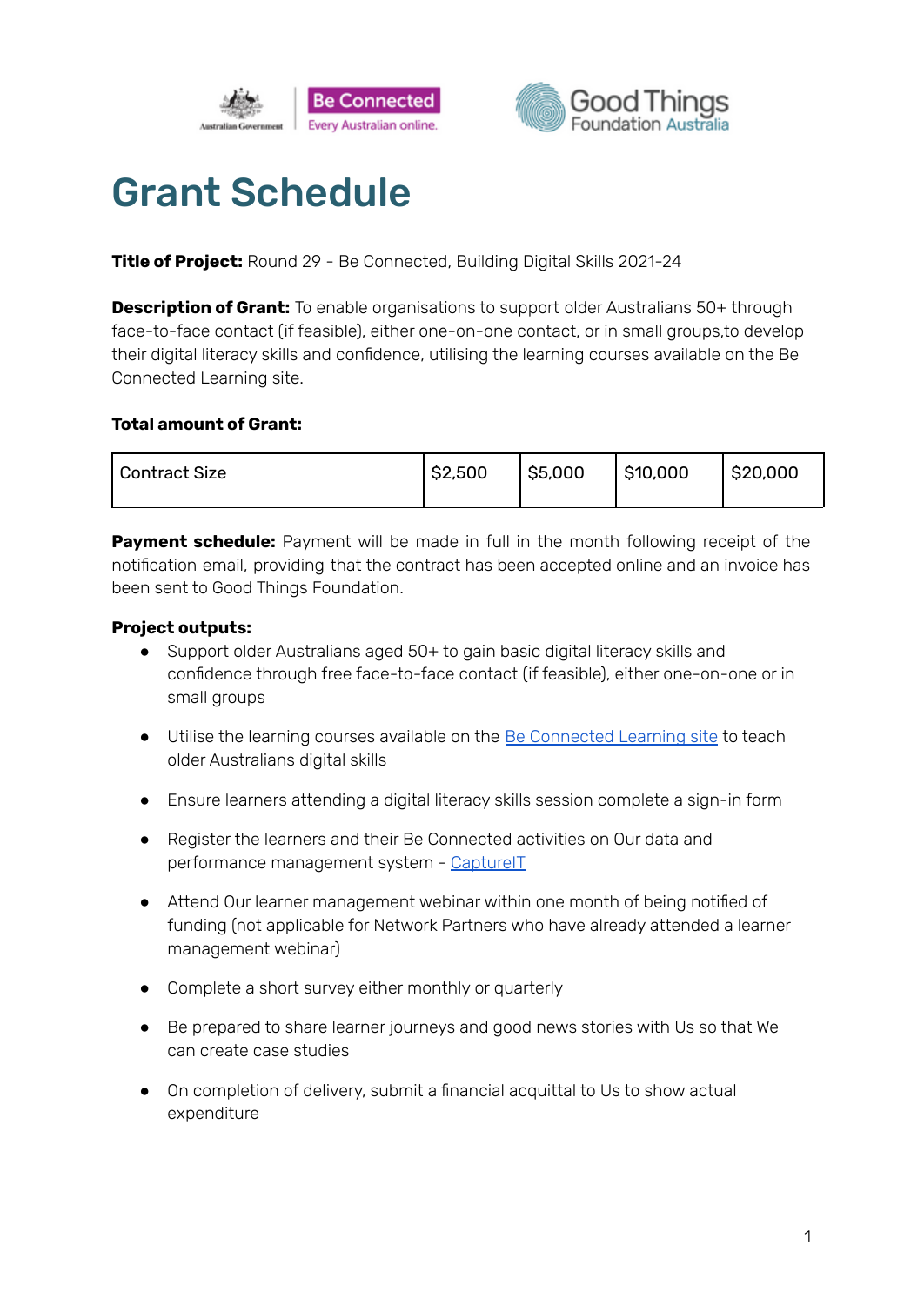- Our staff may also visit You during the project to review compliance with the grant terms and conditions. You must keep and make available for Us on request, receipts of all grant expenditure, hard copies of signing in sheets and marketing material.
- You are required to keep original receipts or other documents, which account for the expenditure of the grant, for up to five years after the grant was awarded
- Meet the following requirements as part of the funding program:

| Contract Size                                                            | \$2,500 | \$5,000 | \$10,000 | \$20,000 |
|--------------------------------------------------------------------------|---------|---------|----------|----------|
| Number of Older Australians<br>supported to gain digital literacy skills | 30      | 75      | 150      | 300      |

| Contract Size                                                            | \$2,500 (specialist) | $\mid$ \$5,000 (specialist) |
|--------------------------------------------------------------------------|----------------------|-----------------------------|
| Number of Older Australians<br>supported to gain digital literacy skills | 15                   |                             |

# **Grant Project Period:** The project will be delivered from 1 April 2022 to 31 March 2023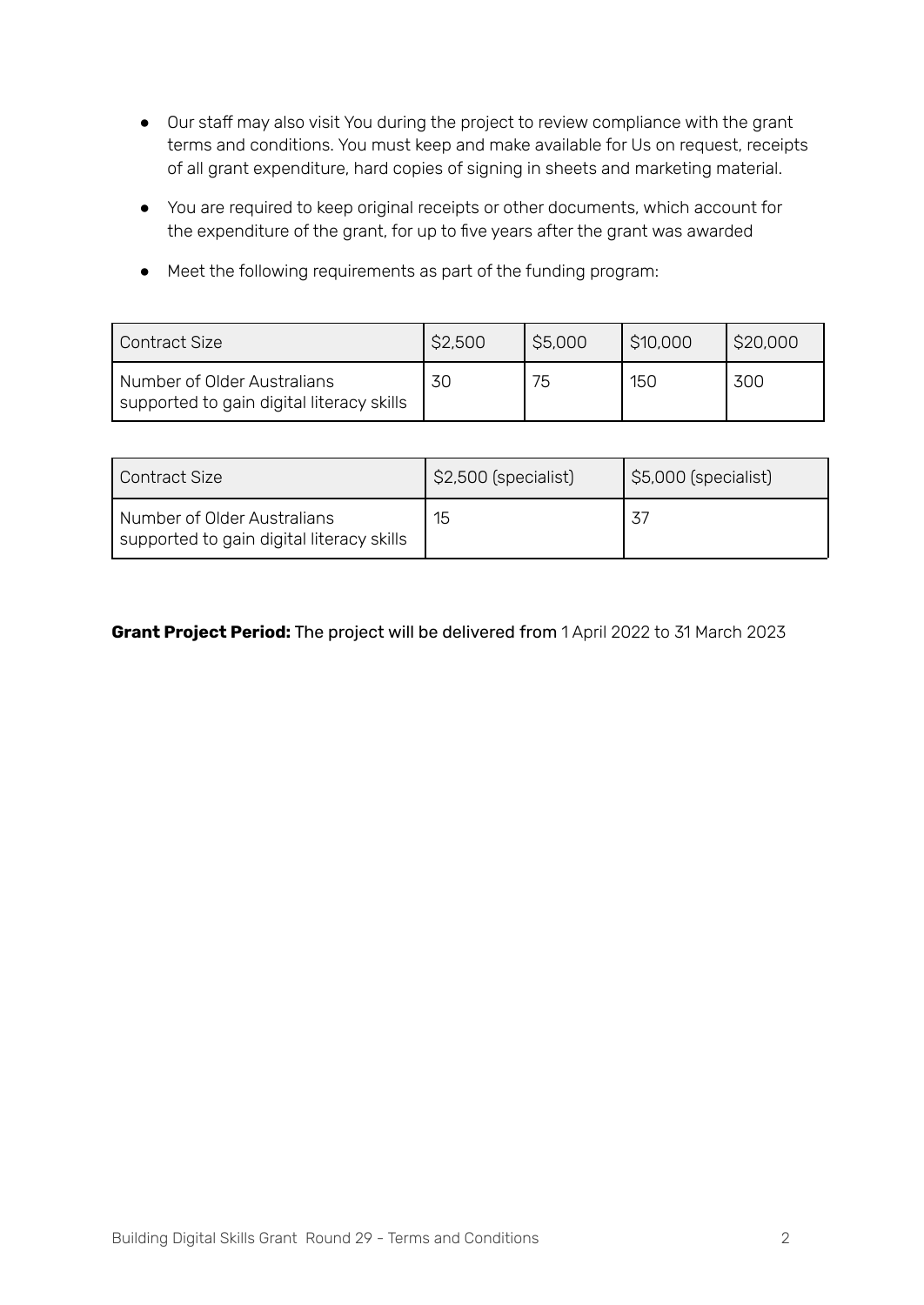# **Terms and Conditions ('Terms') for Be Connected: Building Digital Skills grant**

#### **BACKGROUND:**

- A. We, The Funder, have agreed to pay the Grant to You, the Recipient, to assist in carrying out the Project.
- B. This Agreement sets out the terms and conditions on which the Grant is made by Us to You.
- C. These terms and conditions are intended to ensure that the Grant is used for the purposes for which it is awarded.

#### **AGREED TERMS:**

#### 1. **Definitions**

The following definitions apply to expressions used in these Terms:

**"Confidential Information"** means any information that You provide to Us, or vice versa, that is indicated or marked as "Confidential" at the time it is provided or ought reasonably be considered to be confidential..

**"Funding Notification email"** means the email sent to You to notify You of the grant award.

**"Grant"** means the funding provided or to be provided as defined in the Grant Schedule and the Funding Notification email.

**"Grant Documentation"** means the documentation associated with the Grant including, but not limited to, the online Project Application Form, the Grant Schedule and these Terms, and the Funding Notification email.

**"Grant Project Period"** means the term of the Project as set out in the Grant Schedule.

"**Grant Schedule"** means the schedule titled as such to which these Terms are attached

**"Know-how"** means any information, data, know-how or experience whether patentable or not and including but not limited to any technical and commercial information relating to research, design, development, manufacture, use or sale.

"**Project**" means the project named in the Grant Schedule for which the application of the Grant is to be carried out in accordance with these Terms.

**"Project Outputs"** means the project outputs to which You are committed as set out in the Grant Schedule.

**"Start Date"** means the date specified as such in the Grant Schedule or such later date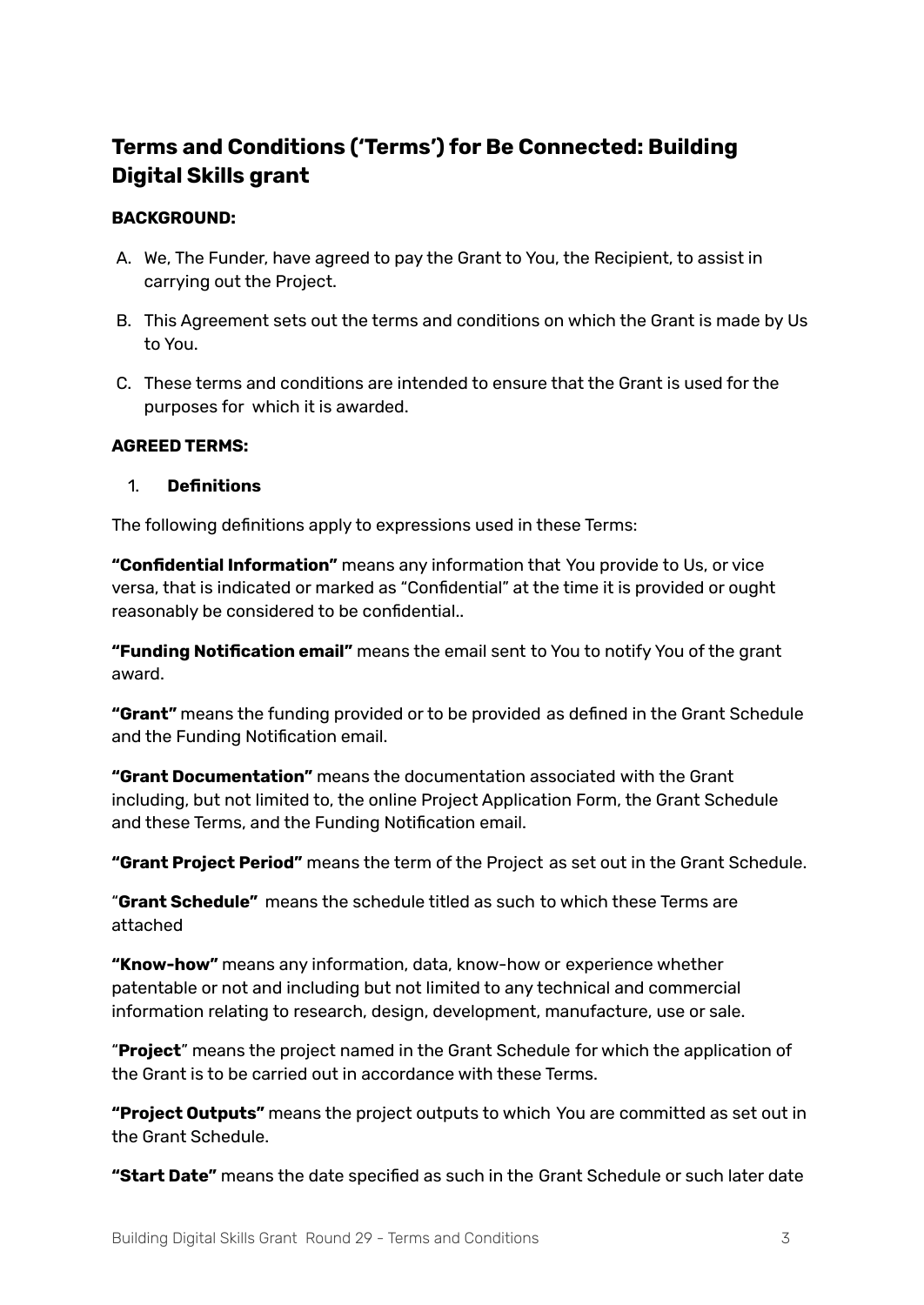as shall be notified to You, being the date on which the Project will be started by You.

**"Terms"** means this document as amended from time to time.

**"The Funder/We/Us/Our"** means the Good Things Foundation Limited ABN 92 618 363 974.

**"The Recipient**/**You/Your**" means You, the Registered Network Partner named in the Grant Schedule being the recipient of the Grant.**"**

**"Total Amount"** means the total amount of the Grant as set out in the Grant Schedule.

#### 2. **The Grant**

2.1. We have agreed to provide the Grant (exclusive of goods and services tax ("GST")) to You, and You accept the Grant, on the terms of the Grant Documentation.

You shall:

- 2.1.1. at all times be a registered Network Partner
- 2.1.2. warrant that it is in a position to run the event during the grant delivery period.
- 2.1.3. agree to use the Grant solely for the purposes of the Project and in accordance with these terms and conditions, or as otherwise approved by Us in writing.
- 2.1.4. at all times comply with all applicable laws.
- 2.1.5. not at any time make significant change to the Project without Our prior written agreement
- 2.1.6. notify Us in advance where You intend to apply to a third party for other funding for the Project, and, where such funding is obtained, it will provide Us with details of the amount and purpose of that funding. You agree and accept that You shall not apply for duplicate funding in respect of any part of the Project or any related administration costs that We are funding in full under this Agreement.
- 2.2. The Project must be delivered and completed in accordance with the Grant Documentation.

You shall:

2.2.1. exercise the standard of skill, care and diligence in implementing the Project that would generally and reasonably be expected of a provider of similar activities including compliance with any codes of ethics, regulations or other industry standards relevant to the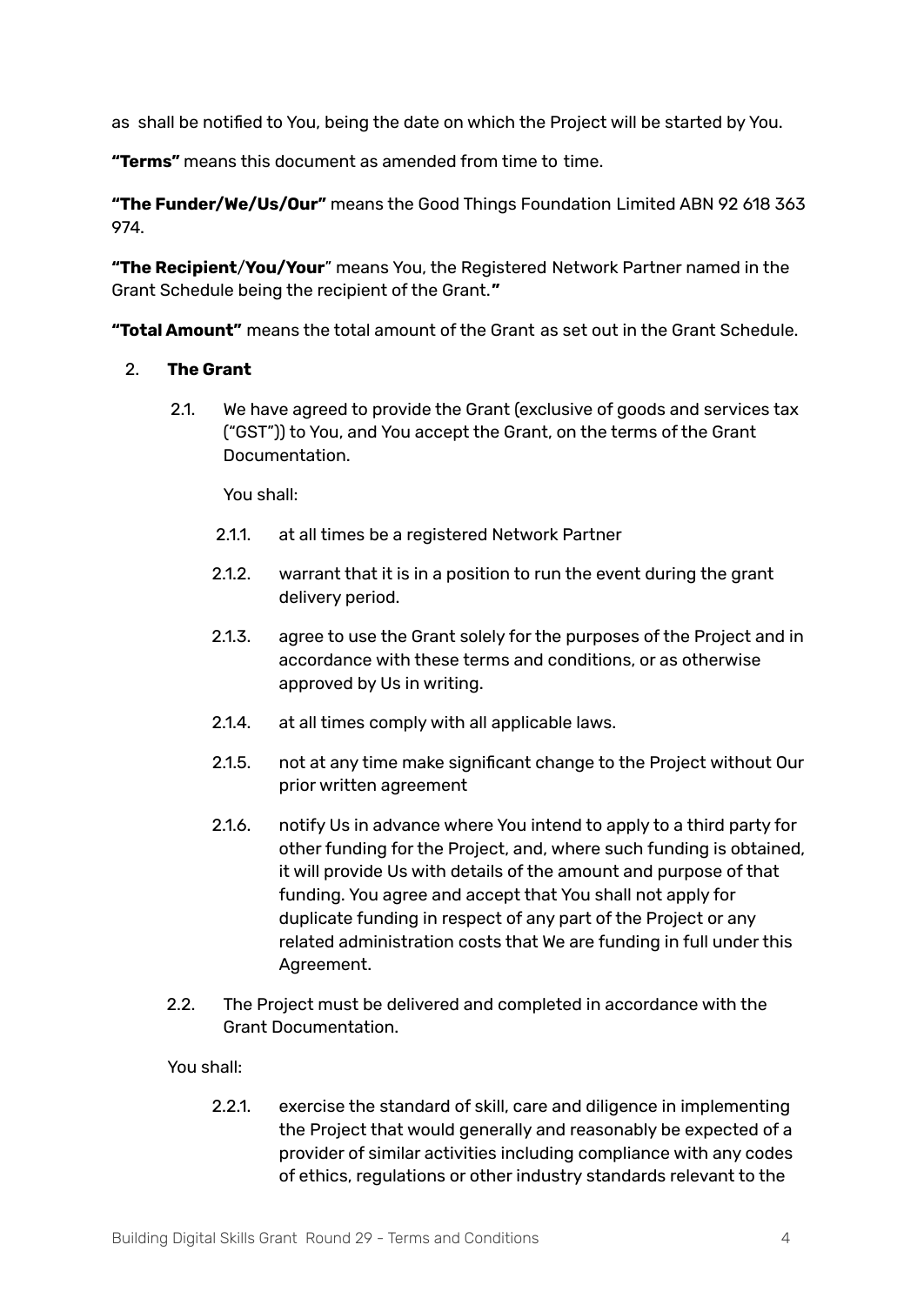Project;

- 2.2.2. make best endeavours to produce the Project Outputs.
- 2.2.3. ensure that any information provided to Us is true and accurate in all material respects, and notify Us in writing within 2 weeks of any changes to the information provided to us in respect of the Project (including any changes to information contained in reports);
- 2.2.4. maintain accurate financial records, in accordance with applicable accounting standards, in relation to the use of the Grant;
- 2.2.5. not do, or cause to be done, or allow to be done, anything within Your reasonable control, that may harm or result in detriment to Our good name and reputation, or adversely affect, reflect or impact on Us.
- 2.3. If You fail to comply with all or any of these Terms of this Agreement we are entitled to seek a refund of all monies paid or suspend any further payment that may be due to You and terminate the Grant.
- 2.4. Any claim for payment must be made through our online funding portal *https:/ [www.beconnectednetwork.org.au/your-organisations/manage-gr](https://www.beconnectednetwork.org.au/your-organisations/manage-grants#/) [ants#/](https://www.beconnectednetwork.org.au/your-organisations/manage-grants#/)* **(login required).**
- 2.5. No Grant shall be paid unless and until We are satisfied that such payment will be used for proper expenditure in the delivery of the Project.
- 2.6. You Must issue us with an Invoice complied with the requirements under the *A New Tax System (Goods and Services Tax) Act 1999* (Cth) ("GST Act").
	- 2.6.1. All Invoices must include the reference provided by Good Things Foundation on the above named funding portal.
	- 2.6.2. If your Business is Registered for GST, the invoice must be in the form of a Tax Invoice.
	- 2.6.3. If your Business is not registered for GST, the invoice must be in the form of a normal invoice and not have the word "Tax" on it.
	- 2.6.4. If Your GST status changes during the Project Period, You must ensure Your invoice is compliant with this change, and that the change has been updated on our online funding portal.
- 2.7. Provided we have received an invoice from You with all relevant details, payment of the Grant will be made by Us via the Australian Payments Clearing Association (APCA) (BACS).
- 2.8. You shall promptly repay to Us any money incorrectly paid to it either as a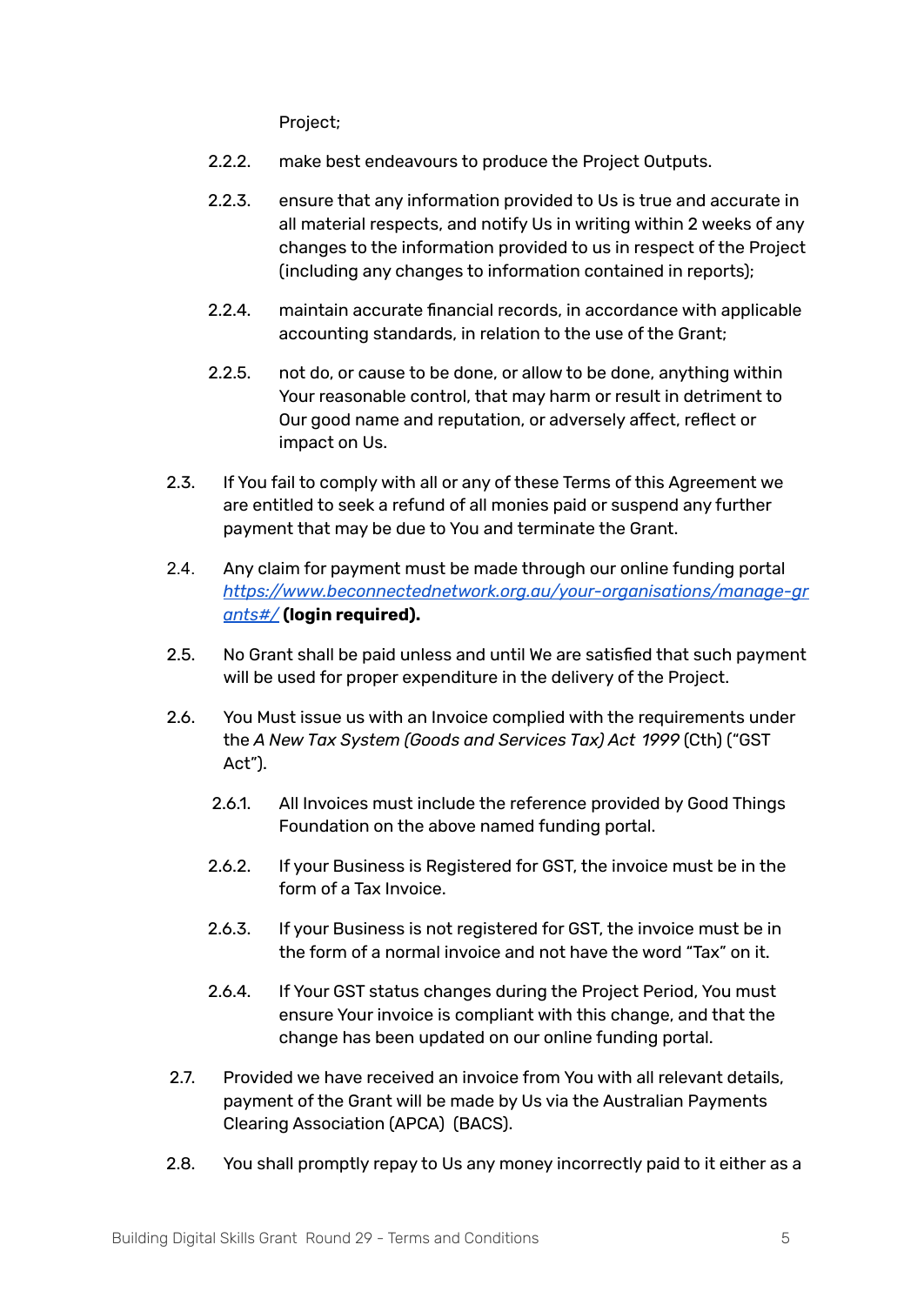result of an administrative error or otherwise. This includes (without limitation) situations where either an incorrect sum of money has been paid or where Grant monies have been paid in error before all conditions attaching to the Grant have been complied with by You.

- 2.9. Failure by You to meet Our quality requirements set out in the Grant Schedule may result in a suspension of further payments of the Grant or reduction of any payment of the Grant which may be due.
- 2.10. We reserve the right to vary or cancel the Project without being liable for any loss in the event that Our funding for the Project is suspended, varied or withdrawn by our funder prior to the start date of the project.
- 2.11. Any outstanding amounts owed by You to Good Things Foundation must be paid in full before any payments of the Grant will be made. Grant funding will be held back until full payment has been received by Good Things Foundation.
- 2.12. The project must be delivered in line with the Terms and Conditions of the website. If You fail to comply with the terms we will withdraw current funding.

# 3. **Monitoring**

- 3.1. You must provide all information reasonably requested by Us for the purpose of evaluating and monitoring the delivery and success of the Project.
- 3.2. You shall permit any person authorised by Us such reasonable access to Your employees, agents, premises, facilities and records, for the purpose of discussing, monitoring and evaluating Your fulfilment of the conditions of this Agreement and shall, if so required, provide appropriate oral or written explanations from them.
- 3.3. We reserve the right to see upon request evidence of a complete and rigorous written policy and set of procedures in place at all times to safeguard children, young people or vulnerable adults and compliance with such policies and procedures.
- 3.4. Where You have obtained funding from a third party for Your delivery of part of the Project, You shall include the amount of such funding in Your financial reports together with details of what that funding has been used for.
- 3.5. You must not and must not permit anyone in Your organisation to engage in any sexual, racial or other harassment or unlawful discrimination against any person (whether or not an employee) in the course of their employment with You.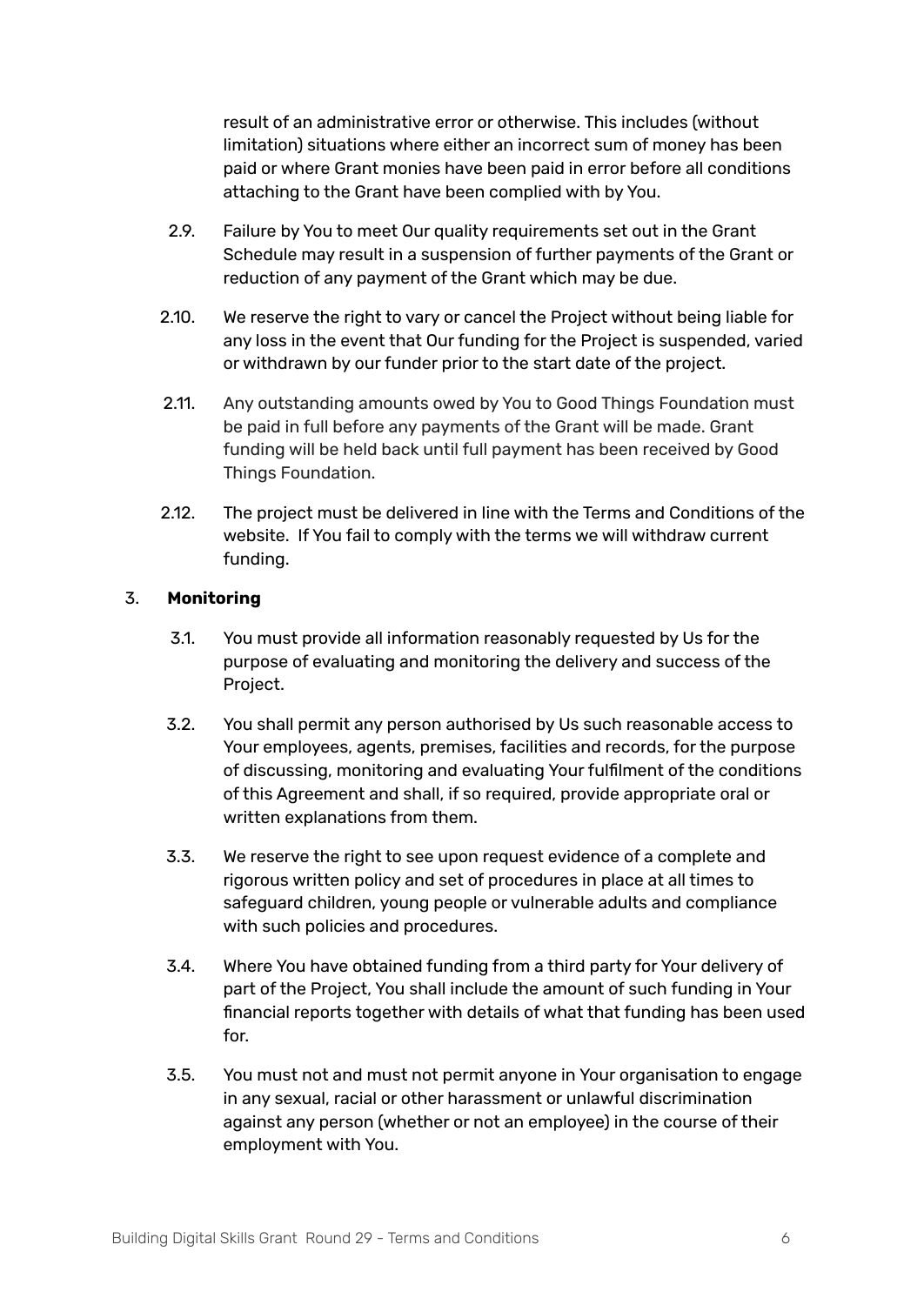- 3.6. You must collect, keep and make available for Us evidence of learners' attendance, for inspection on request. This will be hard copies of signing in sheets which include as a minimum; name, signature, date and time the individual attended the training. This must be kept for any activity delivered as part of the Project until six months after the contract has ended. Failure to do so will result in the contract being revoked.
- 3.7. You must collect, keep and make available to Us 5 Years of Financial records for all expenditure directly or indirectly relating to the Project, starting from the date you accept these terms. We reserve the right to ask You for this financial information upon completion of the contract.
- 3.8. You shall provide Us with a final report on completion of the Grant Period which shall confirm whether the Project has been successfully and properly completed.

# 4. **Intellectual Property rights**

- 4.1. We agree that all rights, title and interest in or to any information, data, reports, documents, procedures, forecasts, technology, know-how in any Intellectual Property designed by You in the course of the Project shall be Our property. You shall at Our request and expense execute any related documents and perform such activities as required by Us to vest all rights, title and interests to or in any such Intellectual Property to Us.
- 4.2. Where We have provided You with any of Our Intellectual Property Rights for use in connection with the Project (including without limitation Our name and logo), You shall, on termination of this Agreement, cease to use such Intellectual Property Rights immediately and shall either return or destroy such Intellectual Property Rights as requested by Us except where We have given You express written consent to use such rights.

# 5. **Data Protection and Confidentiality**

- 5.1. All confidential information provided by Us and used by You during the course of the Grant Project Period shall remain Our property and You will treat it as strictly confidential.
- 5.2. All confidential information provided by You and used by Us during the course of the Grant Project Period shall remain Your property and We will treat it as strictly confidential.
- 5.3. You will:
	- 5.3.1. comply with the *Privacy Act 1988* (Cth), in relation to any personal information (as defined in that legislation) that is collected, used or disclosed under this Grant Agreement, as applicable
	- 5.3.2. not do anything with Personal Information that will cause Us to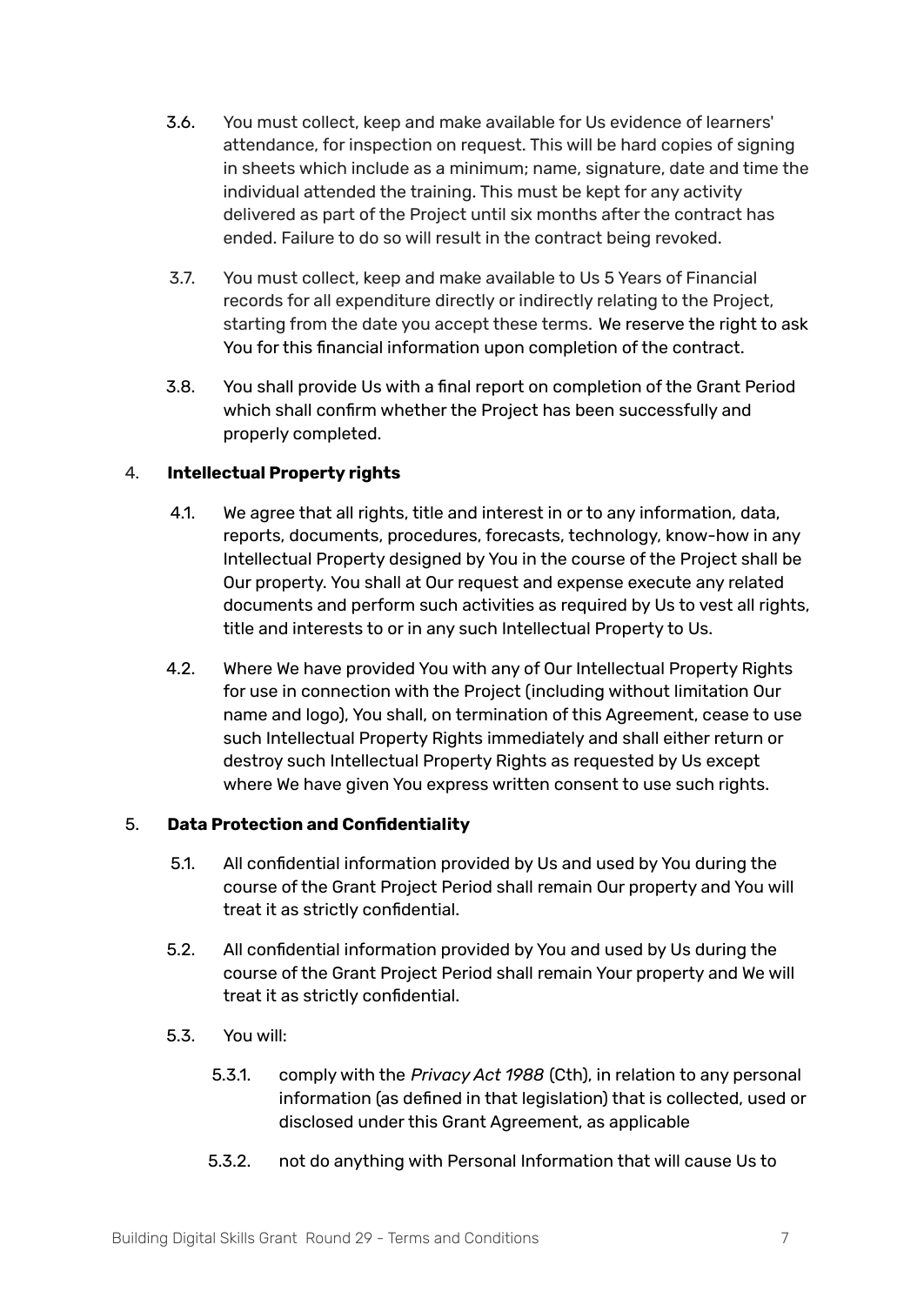breach Our obligations under the *Privacy Act 1988* (Cth);

5.3.3. provide all assistance as required by us to assist us in complying with our obligations when dealing with personal Information.

#### 6. **Notification**

- 6.1. You must immediately notify Us in writing of any incident or circumstance:
	- 6.1.1. involving a breach or a potential breach of these Terms;
	- 6.1.2. involving a conflict of interest or a potential conflict of interest that may restrict you in undertaking the Project in fair independent way;
	- 6.1.3. in the nature of an emergency affecting the Project; and
	- 6.1.4. that may have any impact on Our good name and reputation; and
	- 6.1.5. which would, or would likely, have a material impact on the desired Project outcomes.

#### 7. **Information and images**

- 7.1. To enable Us to promote Our activities or the Project, You agree to:
	- 7.1.1. permit Us to use information about You or the Project: and
	- 7.1.2. provide to Us relevant images about You or the Project (ensuring that the consent in relation to the use of such image has been obtained in respect of any person who may appear in each image).

# 8. **Limitation of Liability**

- 8.1. We accept no liability for any consequences, whether direct or indirect, that may come about from Your running of the Project, the use of the Grant or from withdrawal of the Grant. You shall indemnify and hold harmless Us, Our employees, agents, officers or sub-contractors with respect to all claims, demands, actions, costs, expenses, losses, damages and all other liabilities arising from or incurred by reason of Your actions and/or omissions in relation to the Project, the non-fulfilment of Your obligations under this Agreement or Your obligations to third parties.
- 8.2. Subject to Clause 8.1, Our liability under this Agreement is limited to the payment of the Grant.

#### 9. **Insurance**

9.1. You shall effect and maintain with a reputable insurance company a policy or policies in respect of all risks which may be incurred by You, arising out of the Your performance of the Agreement, including death or personal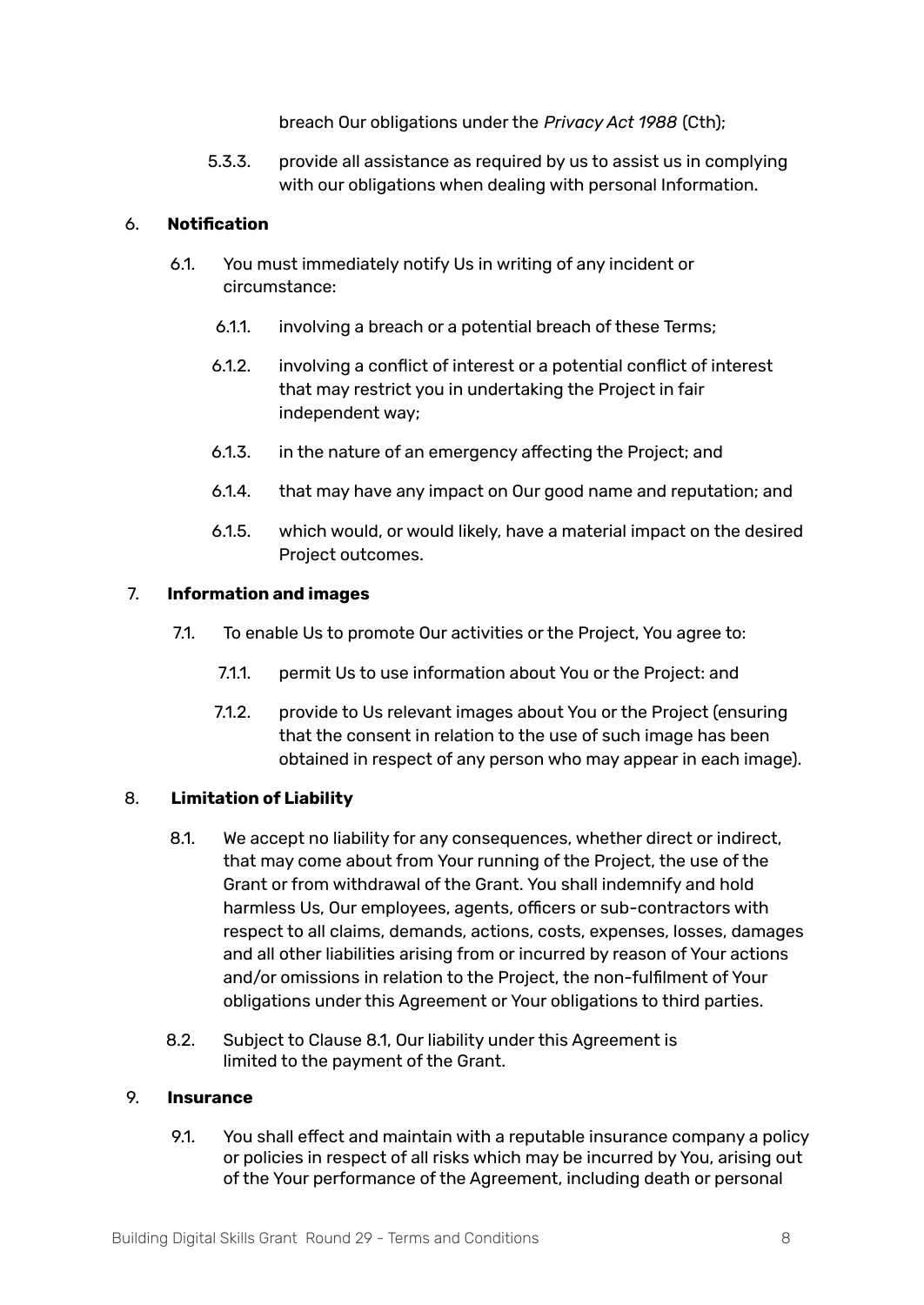injury, loss of or damage to property or any other loss.

9.2. If We ask, You must provide certificates of currency for the insurance and/or a warranty from Your insurer that the policy extends to and will cover potential liability arising under this Agreement.

#### 10. **Warranties**

You warrant, undertake and agree that:

- a. You have all necessary resources, approvals, powers and expertise to deliver the Project (assuming due receipt of the Grant);
- b. You shall at all times comply with all relevant legislation and all applicable codes of practice and other similar codes or recommendations, and shall notify Us immediately of any significant departure from such legislation, codes or recommendations;
- c. All financial and other information concerning You which has been disclosed to Us is to the best of Our knowledge and belief, true and accurate;
- d. You are not aware of anything in Your own affairs, which You have not disclosed to Us or any of Our advisers, which might reasonably have influenced Our decision to make the Grant on the terms contained in this Agreement;

#### 11. **Duration**

- 11.1. Except where otherwise specified, the terms of this Agreement shall apply from the date of this Agreement until the anniversary of expiry of the Grant Period or for so long as any Grant monies remain unspent by You, whichever is longer.
- 11.2. Any obligations under this Agreement that remain unfulfilled following the expiry or termination of the Agreement shall survive such expiry or termination and continue in full force and effect until they have been fulfilled.

#### 12. **Termination**

We may terminate this Agreement and any Grant payments on giving You one week written notice should it be required to do so by financial restraints or for any other reason.

#### 13. **Assignment**

You may not, without Our prior written consent, assign, transfer, sub-contract, or in any other way make over to any third party the benefit and/or the burden of this Agreement or, except as contemplated as part of the Project, transfer or pay to any other person any part of the Grant.

#### 14. **Waiver**

No failure or delay by either party to exercise any right or remedy under this Agreement shall be construed as a waiver of any other right or remedy.